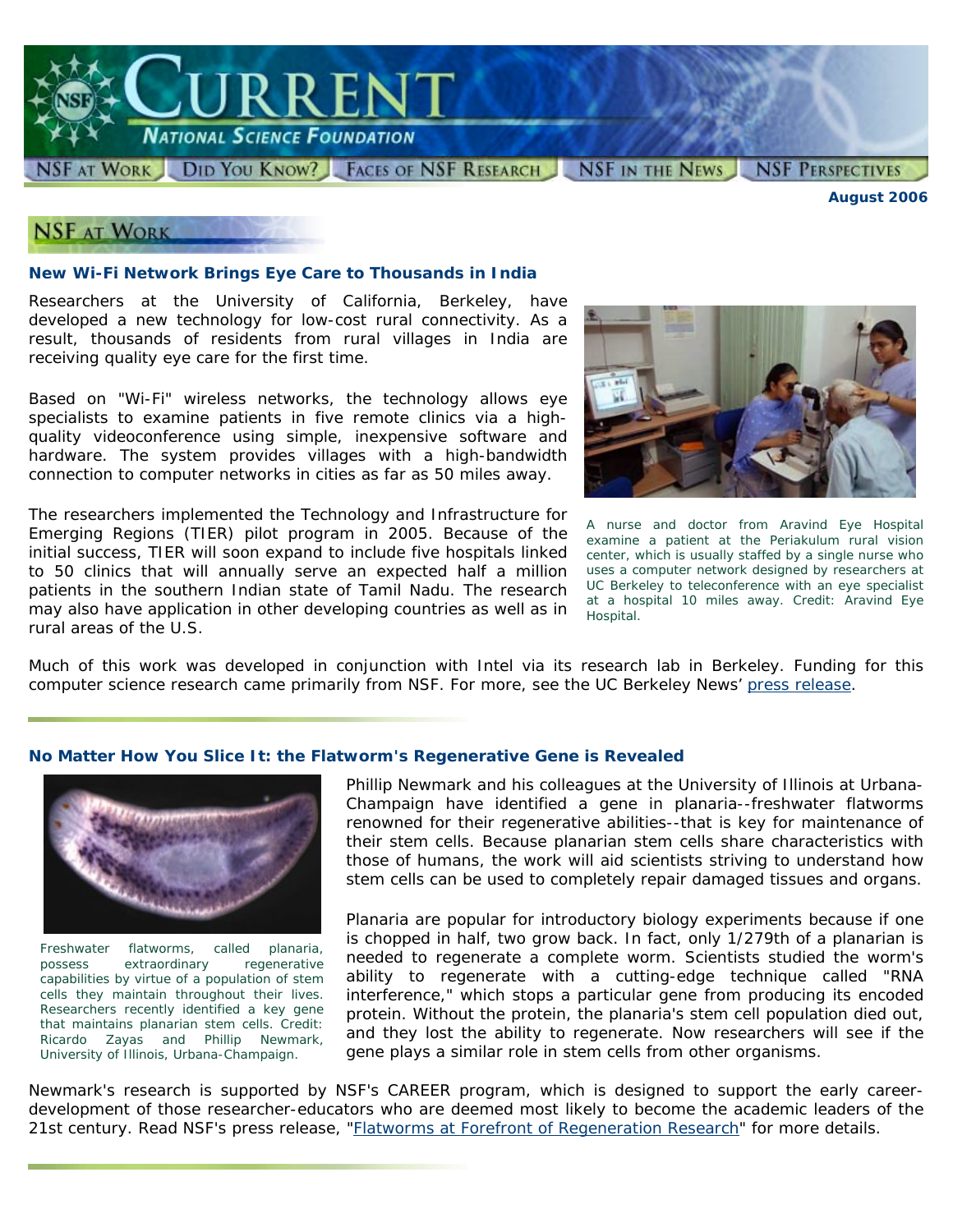#### **Communications Lifeline Critical to Battling California Wildfires**

When an abandoned campfire in Cleveland National Forest erupted into a 7,000-acre wildfire, communications expert Hans-Werner Braun and his collaborators from the NSF-supported High Performance Wireless Research and Education Network (HPWREN) came to the rescue. The team was recruited by the California Department of Forestry and Fire Protection to assist with battling the blaze, known as "Horse Fire," that was threatening the San Diego, Calif. area.

The HPWREN team set up computer hardware to allow firefighters in remote locations to communicate via a wireless link from the incident command post to the Internet. The critical lifeline, using Voice-over-IP technology, allowed firefighters at the scene to coordinate with reinforcements and resources miles away. The HPWREN team will remain on call throughout the fire season.



*An HPWREN automated digital camera on Lyons Peak captured an image on July 23, 2006, that shows the extent of "Horse Fire." Credit: HPWREN.*

The HPWREN collaboration involves researchers from the San Diego Supercomputer Center, Scripps Institution of Oceanography and San Diego State University. For more information on "Horse Fire," see NSF's ["Communications Team Erects Lifeline for Firefighters Battling California Wildfires](http://www.nsf.gov/news/news_summ.jsp?cntn_id=107121)." More on HPWREN efforts is available in NSF's [Special Report on Disasters](http://www.nsf.gov/news/special_reports/disasters/index_low.jsp?id=immediate&sid=communication).

### **Scientists Tailor Semiconductors at the Atomic Scale**



*In a stride that could hasten the development of computer chips that both calculate and turned semiconductors into magnets by the precise placement of metal atoms within a material from which Yazdani, Princeton University.*

A team of scientists has turned semiconductors into magnets by precisely replacing individual metal atoms in the material used to make computer chips. The ability to manipulate semiconductors at the atomic level could eventually revolutionize computers.

Computers use two different kinds of technology to calculate results and store data. Semiconductor chips do the calculating, while data storage has generally been accomplished with magnetic materials within floppy disks or reels of tape. By combining these two functions into a single device, the size and energy requirements of computer hardware could be significantly reduced--a perennial goal of the industry.

*store data, scientists have*  see how additional atomic maneuvers affect the semiconductor's performance. The researchers used a scanning tunneling microscope to move single atoms in the chip material to give it magnetic properties. They will now perform experiments to

*chips are made. Credit: A.*  the U.S. Army Research Office. See Princeton University's press release "[Scientists](http://www.princeton.edu/main/news/archive/S15/37/72E21/index.xml)  The team, composed of researchers from Princeton University, the University of Illinois at Urbana-Champaign and the University of Iowa, was supported by NSF and [Build 'Magnetic Semiconductors' One Atom at a Time](http://www.princeton.edu/main/news/archive/S15/37/72E21/index.xml)" for more information.

# **DID YOU KNOW?**

Since its inception, the Louis Stokes Alliances for Minority Participation (LSAMP) program has been developing strategies to increase the quality and quantity of minority students who successfully complete bachelor's degrees in science, technology, engineering and mathematics (STEM) and also matriculate students into STEM graduate programs.

Since its inception in 1991, minority enrollment in STEM majors at LSAMP-participating institutions increased from 35,670 to more than 205,000 in 2003. To date, the 34 LSAMP Alliances have produced over 24,000 STEM graduates with bachelor's degrees.

NSF's Directorate for Education and Human Resources-Division of Human Resource Development manages the [LSAMP program](http://www.nsf.gov/funding/pgm_summ.jsp?pims_id=5477&org=NSF&from=fund). For more on the evaluation of LSAMP, visit the [Urban Institute Web site.](http://www.urban.org/publications/411301.html)



*Students at the University of North Carolina at Pembroke conduct a research experiment as part of the NSF-supported Louis Stokes Alliances for Minority Participation program. Credit: LSAMP, University of North Carolina at Pembroke.*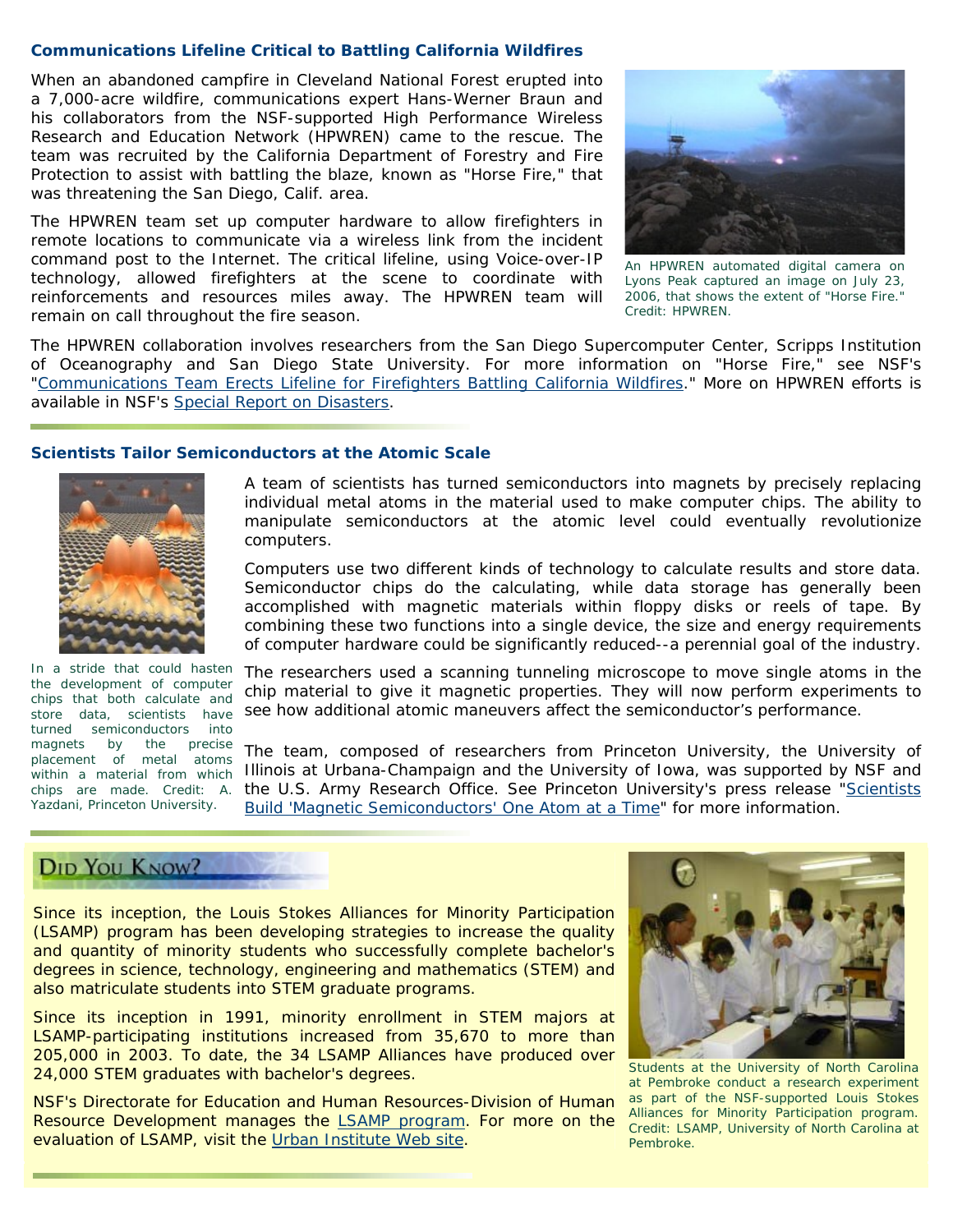## **FACES OF NSF RESEARCH**

### **Same Face, New Place -- Collins Sustains NSF Ideals for the Long-Term**



*In 1992, Dr. Scott Collins came to NSF as a program director in ecological studies. In 2003, he left his NSF position to head the* [University of New Mexico's Sevilleta Long-Term Ecological](http://sev.lternet.edu/)  [Research Project](http://sev.lternet.edu/) *(LTER). He departed NSF with a deep respect for both the NSF proposal review process and the care with which reviewers and panelists evaluate proposals. Now planted firmly back in research, Collins is studying--among other things--plant community dynamics and fire ecology in the desert. We recently asked Collins to see if his time at NSF had long-term impacts on his research.*

*NSF: What was the most important insight you gained at NSF?* **Collins:** While working at NSF, I had the opportunity to interact with scientists from a very broad array of disciplines outside ecology. That experience helped me understand important connections between subdisciplines within ecology, as well as the importance of collaboration among disciplines. I also gained a better understanding of how the federal government works and the role federal agencies play in shaping science and science policy.

*NSF: What is the next "big thing" on the horizon for ecology?* **Collins:** A few things really. First is the desire to develop genuine long-term research collaborations with social scientists, including economists, anthropologists, sociologists, geographers, political scientists, etc. Second, we are just beginning to see the emergence of 'ecological genomics,' which will unify disparate groups within the biological sciences. Finally, as technology continues to develop, sensors and sensor networks are going to play a huge role in ecological research. This will require strong collaborations between ecologists and engineers, mathematicians and computer scientists.

*NSF: What research project at the Sevilleta LTER do you foresee having an immediate impact on ecological research?* **Collins:** Water is everything in the desert southwest. Climate change models are notoriously bad at predicting regional changes in precipitation, but they all seem to suggest that our climate will become more variable. We have three experiments at the Sevilleta that manipulate different aspects of rainfall variability in combination with other drivers, for example, temperature or nitrogen pollution. We are 'simulating the future' in our region to better understand the consequences of global change on arid-land ecosystems.

*NSF: What has been the highlight of your professional career?* **Collins:** I learned early on at NSF that my job was to help make other people successful. That was our operating philosophy. I use that same philosophy here at UNM through working with students and through the Sevilleta LTER program.

*NSF: What advice would you give to young researchers who are interested in pursuing the same or similar paths?* **Collins:** As I said to a former UNM student heading off to a tenure track job, 'just do it because you love it.'

"*Human-caused environmental change is having a significant impact on ecological systems. Yet, the public relies on technology to solve problems.*"

## **NSF IN THE NEWS**

[Georgia Tech Develops a 'SWAN' Suit](http://www.upi.com/NewsTrack/view.php?StoryID=20060815-010124-6871r) -- *United Press International (08/15/06)* -- Researchers at Georgia Tech are developing the System for Wearable Audio Navigation suit -- consisting of a small laptop, a proprietary tracking chip, and bone-conduction headphones -- designed to guide the blind as well as firefighters and soldiers when their vision is obscured. The effort is supported by a \$600,000 National Science Foundation grant.

[Agencies Still in the Red on Financial Performance](http://www.fcw.com/article95635-08-14-06-Print) -- *Federal Computer Week (08/14/06)* -- Financial performance remains one of the weaknesses of federal agencies under the Office of Management and Budget's quarterly Executive Branch Management Scorecard. The National Science Foundation is an exception, consistently scoring the highest mark, green, in the category.

[Taking the Nanopulse -- Nano by the Numbers](http://www.industryweek.com/ReadArticle.aspx?ArticleID=12433) -- *Industry Week (08/09/06)* -- The 2005 National Center for Manufacturing Sciences Survey of Nanotechnology in the U.S. Manufacturing Industry funded by the National Science Foundation asked 600 industry executives about nanotech trends. What's new? To begin, there's been a rise in urgency about nanotechnology in the two years since the last report. A majority of respondents (52%) now say nanomanufacturing is a high priority for them.